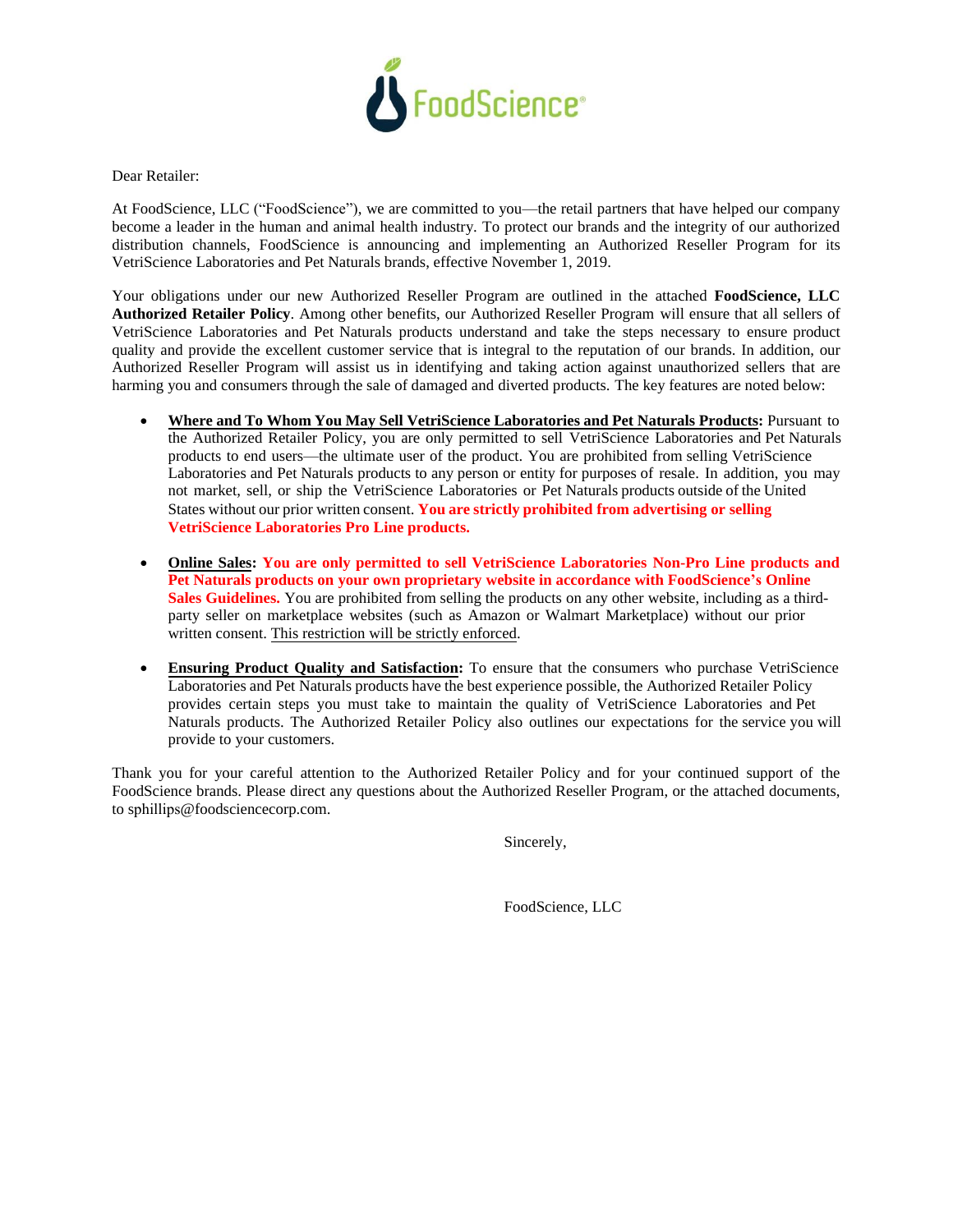

#### **FOODSCIENCE, LLC AUTHORIZED RETAILER POLICY Effective Date: November 1, 2019**

This FoodScience, LLC Authorized Retailer Policy ("Retailer Policy") is issued by FoodScience, LLC ("FoodScience") and applies to Authorized Retailers of VetriScience Laboratories and Pet Naturals products ("Product(s)") in the United States of America. By purchasing Products from FoodScience for retail sale, you ("Retailer") agree to adhere to the following terms. This Retailer Policy supplements any then-current retailer agreement between you and FoodScience. Until such status is otherwise revoked by FoodScience, in FoodScience's sole and absolute discretion, Retailer shall be considered an "Authorized Retailer" hereunder. FoodScience may review Retailer's activities for compliance with this Retailer Policy, and Retailer agrees to cooperate with any such investigation, including, but not limited to, permitting inspection of Retailer's facilities and records related to the sale of the Products.

1. **Authorized Customers. Retailer is only authorized to sell Products to End Users.** An "End User" is a purchaser of the Products who is the ultimate user of the Products and who does not intend to resell the Products to any third party. Retailer shall not sell or transfer Products to any person or entity Retailer knows or has reason to know intends to resell the Products. Retailer shall not sell or transfer a quantity of the Products to any individual greater than that typically purchased for personal use. Retailer shall not sell, ship, invoice, or promote the Products outside the United States of America without FoodScience's prior written consent.

2. **Online Sales.** Retailer is authorized to advertise and sell Products through a Permissible Public Website in accordance with the terms herein. A "Permissible Public Website" is a website or mobile application that:

- (i) is operated by Retailer in Retailer's legal name or registered fictitious name;
- (ii) conspicuously states Retailer's legal name, mailing address, telephone number, and email address;
- (iii) does not give the appearance that it is operated by FoodScience or any third party; and
- (iv) is operated in compliance with the terms and conditions set forth in the Online Sales Guidelines, attached hereto as Exhibit A, as FoodScience may amend from time to time.

**Retailer shall not advertise or sell Products on or through any website, online marketplace (including but not limited to Amazon), mobile application, or other online forum other than a Permissible Public Website without the prior written consent of FoodScience.** FoodScience reserves the right to terminate, at any time and in its sole discretion, its approval for Retailer to market and sell Products on the Permissible Public Websites, and Retailer must cease all such marketing and sales on the Permissible Public Websites immediately upon notice of such termination. The terms of this Retailer Policy supersede any prior agreement between FoodScience and Retailer regarding the sale of the Products online.

3. **Sales Practices.** Retailer shall conduct its business in a reasonable and ethical manner at all times and shall not engage in any deceptive, misleading, or unethical practices or advertising at any time. Retailer shall not make any warranties or representations concerning the Products except as expressly authorized by FoodScience. Retailer shall comply with any and all applicable laws, rules, regulations, and policies related to the advertising, sale, and marketing of the Products. Retailer shall represent the Products in a professional manner and refrain from any conduct that is or could be detrimental to the reputation of FoodScience.

### 4. **Product Care, Customer Service, and Other Quality Controls.**

(a) Retailer shall comply with all instructions provided by FoodScience regarding the storage, handling, shipping, disposal, or other aspect of the Products, including instructions provided on Product labels. Retailer shall store Products in a cool, dry place, away from direct sunlight.

(b) Retailer shall sell Products in their original packaging. Relabeling, repackaging (including the separation of bundled Products or the bundling of Products), and other alterations to Products or their packaging are not permitted. Retailer shall not remove, translate, or modify the contents of any label or literature on or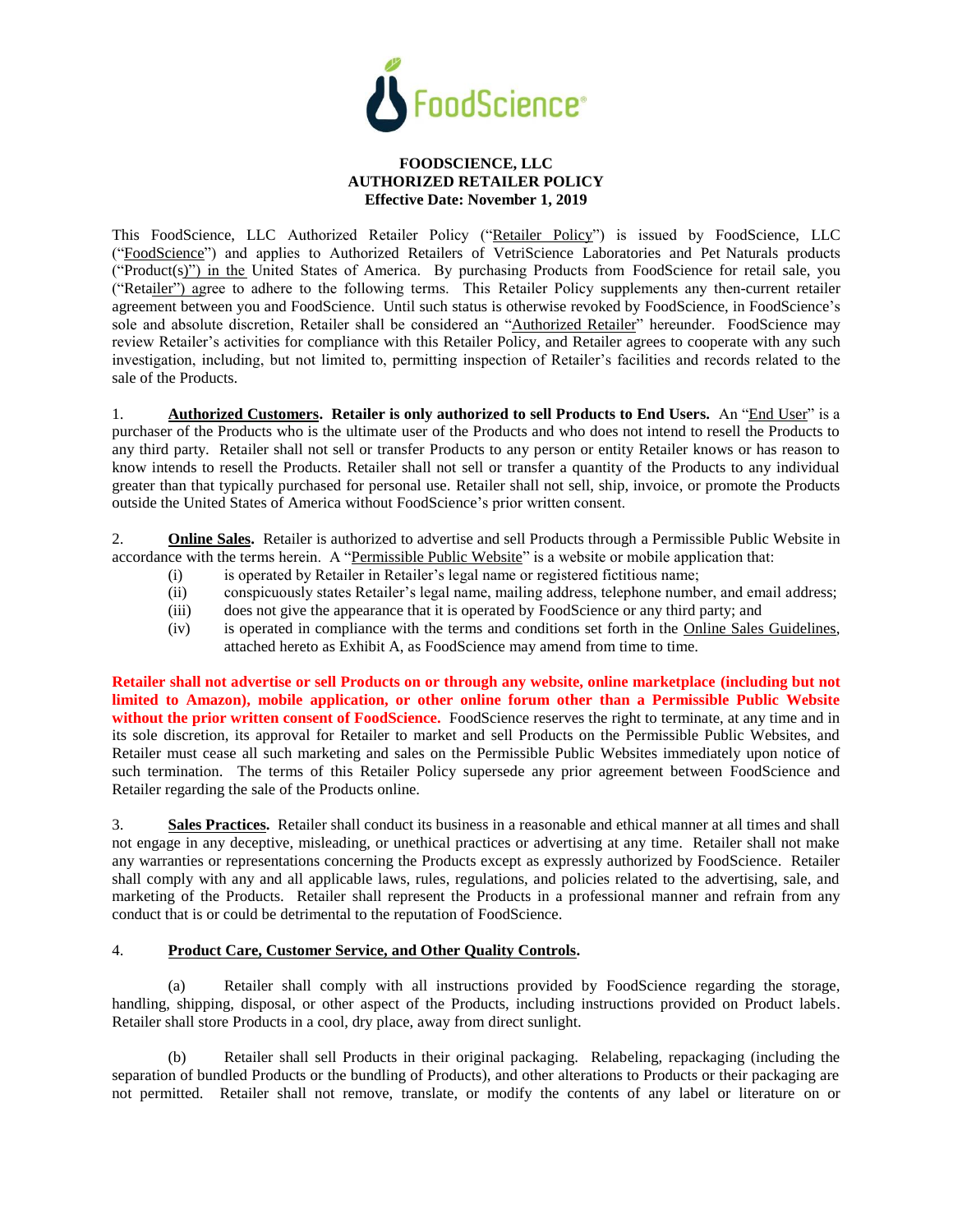accompanying the Products. Retailer shall not tamper with, deface, or otherwise alter any serial number, UPC code, or other identifying information on Products or their packaging. Retailer shall not alter Products.

(c) Retailer shall not sell any Product that has been returned opened or repackaged.

(d) Promptly upon receipt of the Products, Retailer shall inspect the Products and their packaging for damage, defect, broken seals, evidence of tampering, or other nonconformance (a "Defect"). If any Defect is identified, Retailer must not offer the Product for sale and must promptly report the Defect to FoodScience at sstamand@foodsciencecorp.com.

(e) Retailer shall inspect its inventory regularly for expired or soon-to-be expired Products. Retailer shall not sell any Products that are expired or within 180 days of expiration. Retailer shall destroy or dispose of expired or soon-to-be expired Products in accordance with instructions provided by FoodScience.

(f) Retailer shall be familiar with the special features of all Products marketed for sale and must obtain sufficient Product knowledge to advise customers on the selection and safe use of the Products, as well as any applicable warranty, guarantee, or return policy. Retailer must be available to respond to customer questions and concerns both before and after sale of the Products and should endeavor to respond to customer inquiries promptly.

(g) Retailer shall cooperate with FoodScience with respect to any Product tracking systems that may be implemented from time to time.

(h) Retailer shall cooperate with FoodScience with respect to any Product recall or other consumer safety information dissemination efforts.

(i) Retailer shall immediately report to FoodScience any customer complaint or adverse claim/reaction regarding the Products of which it becomes aware. Retailer shall assist FoodScience in investigating any such complaints or adverse claims/reactions.

(j) Retailer shall cooperate with FoodScience in the investigation and resolution of any quality or customer service issues related to Retailer's sale of the Products, including disclosing information regarding Product sources, shipment, and handling.

5. **Intellectual Property.** Retailer acknowledges and agrees that FoodScience owns all proprietary rights in and to the FoodScience, VetriScience Laboratories, and Pet Naturals brands, names, logos, trademarks, service marks, trade dress, copyrights, and other intellectual property related to the Products (the "FoodScience IP"). Retailer is granted a limited, non-exclusive, non-transferable, revocable license to use the FoodScience IP solely for purposes of marketing and selling the Products as set forth herein. This license will cease upon termination of Retailer's status as an Authorized Retailer. All goodwill arising from Retailer's use of the FoodScience IP shall inure solely to the benefit of FoodScience. Retailer's use of the FoodScience IP shall be in accordance with any guidelines that may be provided by FoodScience from time to time ("Brand Guidelines") and must be commercially reasonable as to the size, placement, and other manners of use. FoodScience reserves the right to review and approve, in its sole discretion, Retailer's use or intended use of the FoodScience IP at any time, without limitation. Retailer shall not create, register, or use any domain name or any mobile application that contains any FoodScience product name or any trademark owned by FoodScience, nor a misspelling or confusingly similar variation of any FoodScience product name or any trademark owned by FoodScience.

6. **Termination.** If Retailer violates this Retailer Policy, FoodScience reserves the right to terminate Retailer's status as an Authorized Retailer with written or electronic notice. Upon termination of a Retailer's status as an Authorized Retailer, Retailer shall immediately cease (i) selling the Products; (ii) acting in any manner that may reasonably give the impression that Retailer is an Authorized Retailer of FoodScience Products or has any affiliation whatsoever with FoodScience; and (iii) using all FoodScience IP.

7. **Modification.** FoodScience reserves the right to update, amend, or modify this Retailer Policy with written or electronic notice. Unless otherwise provided, such amendments will take effect immediately and Retailer's continued use, advertising, offering for sale, or sale of the Products, use of the FoodScience IP, or use of any other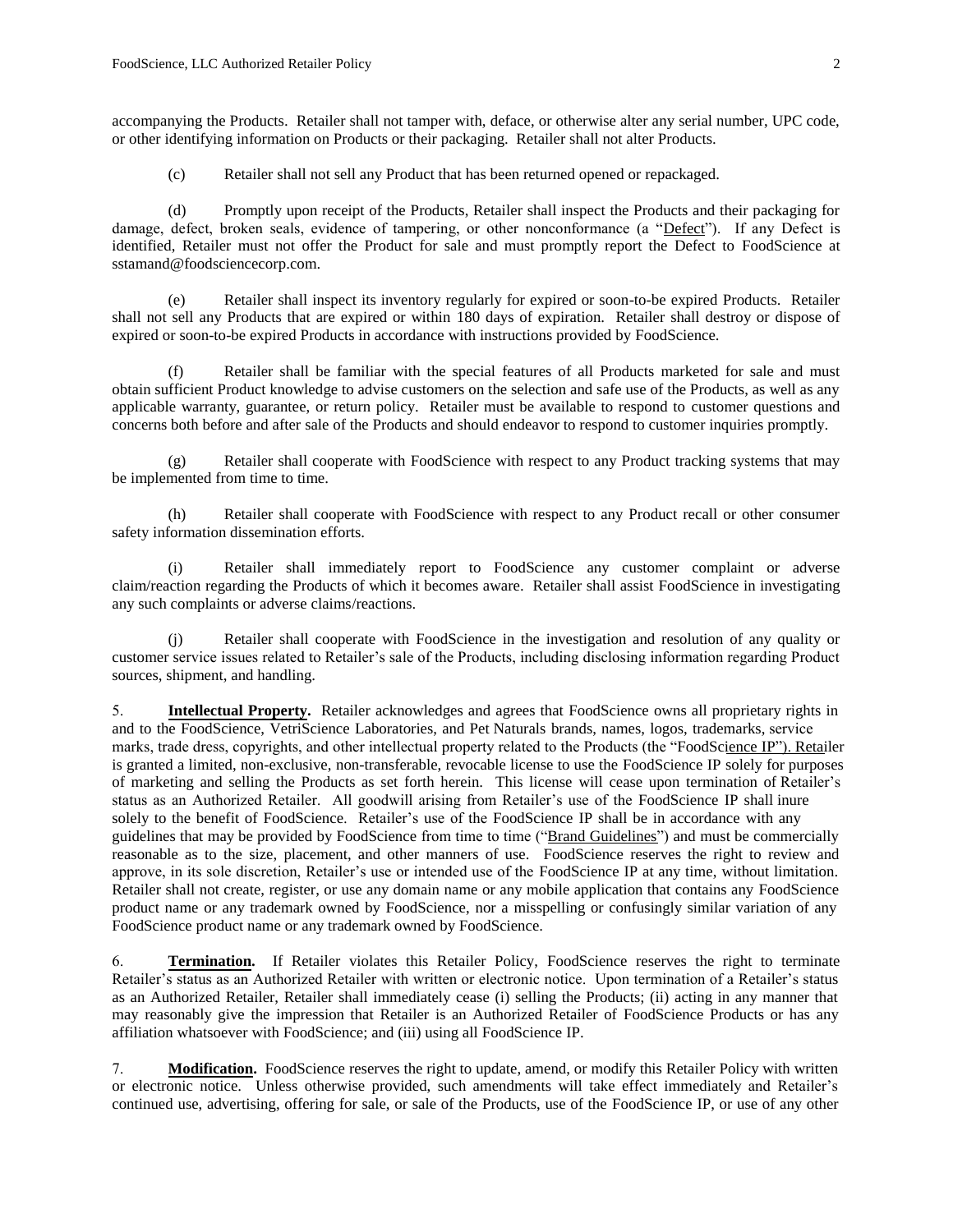information or materials provided by FoodScience to Retailer following notice of the amendments will be deemed Retailer's acceptance of the amendments.

8. **Confidentiality.** This Retailer Policy, and its attachments, if any, constitute confidential, proprietary information of FoodScience and shall not be used for any purpose other than the authorized advertising and sale of the Products nor disclosed to any third party without the prior written consent of FoodScience.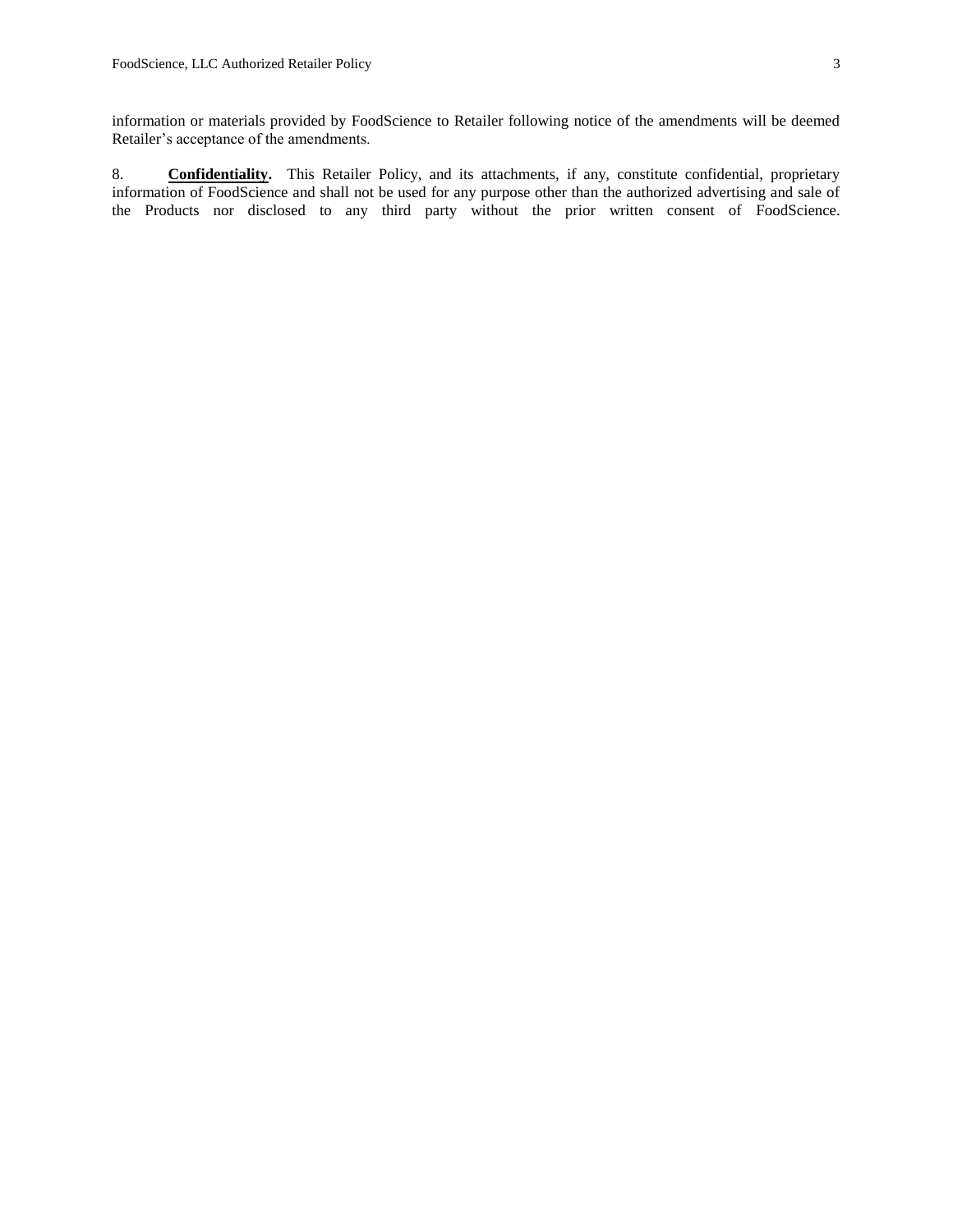#### **EXHIBIT A**

#### **FOODSCIENCE, LLC ONLINE SALES GUIDELINES**

Retailer's approval to sell the Products on a Permissible Public Website is conditioned on adherence to the following terms and conditions:

- 1. The Permissible Public Website must not give the appearance that it is operated by FoodScience or any third party.
- 2. Anonymous sales are prohibited. Retailer's full legal name, mailing address, email address, and telephone contact must be stated conspicuously on the Permissible Public Website and must be included with any shipment of Products from the Permissible Public Website.
- 3. At FoodScience's request, Retailer will reasonably cooperate in demonstrating and/or providing access to, and copies of, all web pages that comprise the Permissible Public Website.
- 4. The Permissible Public Websites shall have a mechanism for receiving customer feedback, and Retailer shall use reasonable efforts to address all customer feedback and inquiries received in a timely manner. Retailer agrees to provide copies of any information related to customer feedback (including any responses to customers) to FoodScience for review upon request. Retailer agrees to cooperate with FoodScience in the investigation of any negative online review associated with Retailer's sale of the Products and to use reasonable efforts to resolve any such reviews.
- 5. The Permissible Public Websites shall be in compliance with all applicable privacy, accessibility, and data security laws, regulations, and industry standards.
- 6. Retailer shall be responsible for all fulfillment to its customers who order Products through the Permissible Public Website, any applicable taxes associated with such purchases of Products, and any returns of Products.
- 7. Unless separately authorized by FoodScience in writing, Retailer shall not use any third-party fulfillment service to store Product inventory. Under no circumstances shall Retailer fulfill orders in any way that results in the shipped Product coming from stock other than Retailer's.
- 8. In marketing the Products on the Permissible Public Website, Retailer shall only use images of Products either supplied by or authorized by FoodScience and shall keep all Product images and descriptions up to date. Retailer shall not advertise Products not carried in inventory.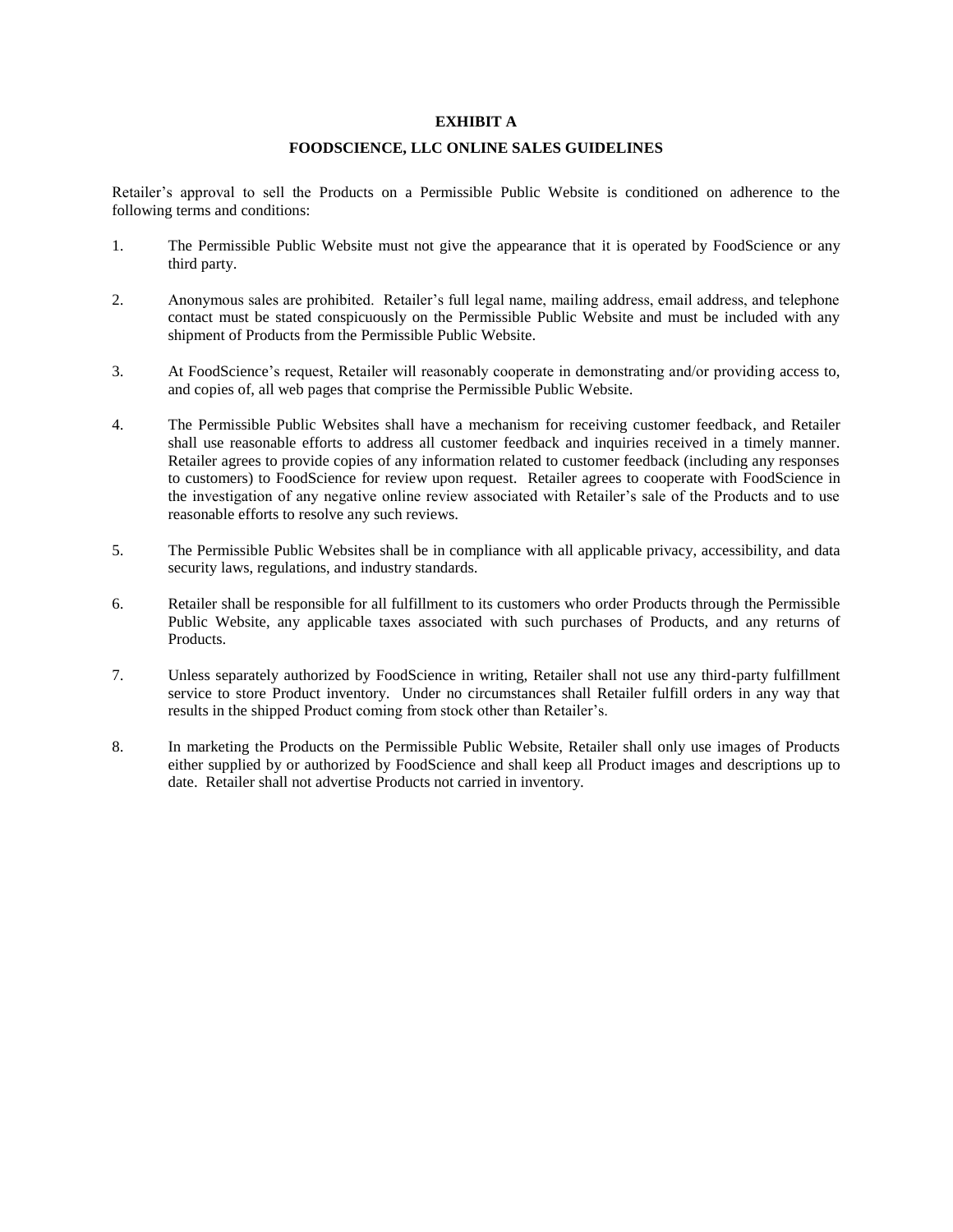

# **FOODSCIENCE, LLC UNITED STATES MINIMUM ADVERTISED PRICE POLICY (Effective Date: November 1, 2019)**

FoodScience, LLC ("FoodScience") has determined that certain advertising practices undermine FoodScience's reputation, VetriScience and Pet Naturals brands, and premium image within the target consumer population and discourage FoodScience's sellers from investing in the FoodScience product lines and providing the best possible service and support to consumers. Accordingly, to protect the integrity of the FoodScience VetriScience and Pet Naturals brands, FoodScience has adopted this unilateral Minimum Advertised Price Policy (the "Policy"), which applies to all authorized sellers of FoodScience products in the United States of America of the Covered Products (as defined below).

### **Products Subject to MAP Policy**

The Policy applies to advertisements of the FoodScience products listed on the FoodScience MAP Schedule ("Covered Product(s)"). The FoodScience MAP Schedule will be made available to all sellers and may be amended by FoodScience in its sole discretion at any time.

### **The Minimum Advertised Price**

FoodScience is solely responsible for (1) establishing the minimum advertised price ("MAP") for each Covered Product and (2) communicating the MAP to all sellers. While sellers remain free to advertise and sell all FoodScience products (including the Covered Products) at any price, it is a violation of this Policy for a seller to advertise any Covered Product at a price lower than the MAP.

### **Advertising and Advertisements**

The terms "advertise" and "advertisement" include all promotional or pricing information displayed via any type of media, including, but not limited to:

- newspapers
- catalogs
- magazines
- flyers
- brochures
- television
- radio ads
- billboards
- signage (except signs) displayed within a brick-and-mortar selling location)
- websites
- blogs
- social media
- affiliate marketing networks/comparison shopping engines
- seller-initiated text messages or emails to customers or prospective customers,
- mobile/smart phone applications
- banner ads
- online product ads
- paid search ads
- pay-per-click ads
- display ads
- mobile ads
- product listing ads
- sponsored links
- ads in any other media in a digital format that is communicated or conveyed via the internet
- any other marketing or promotional materials, whether displayed online or through broadcast or other media.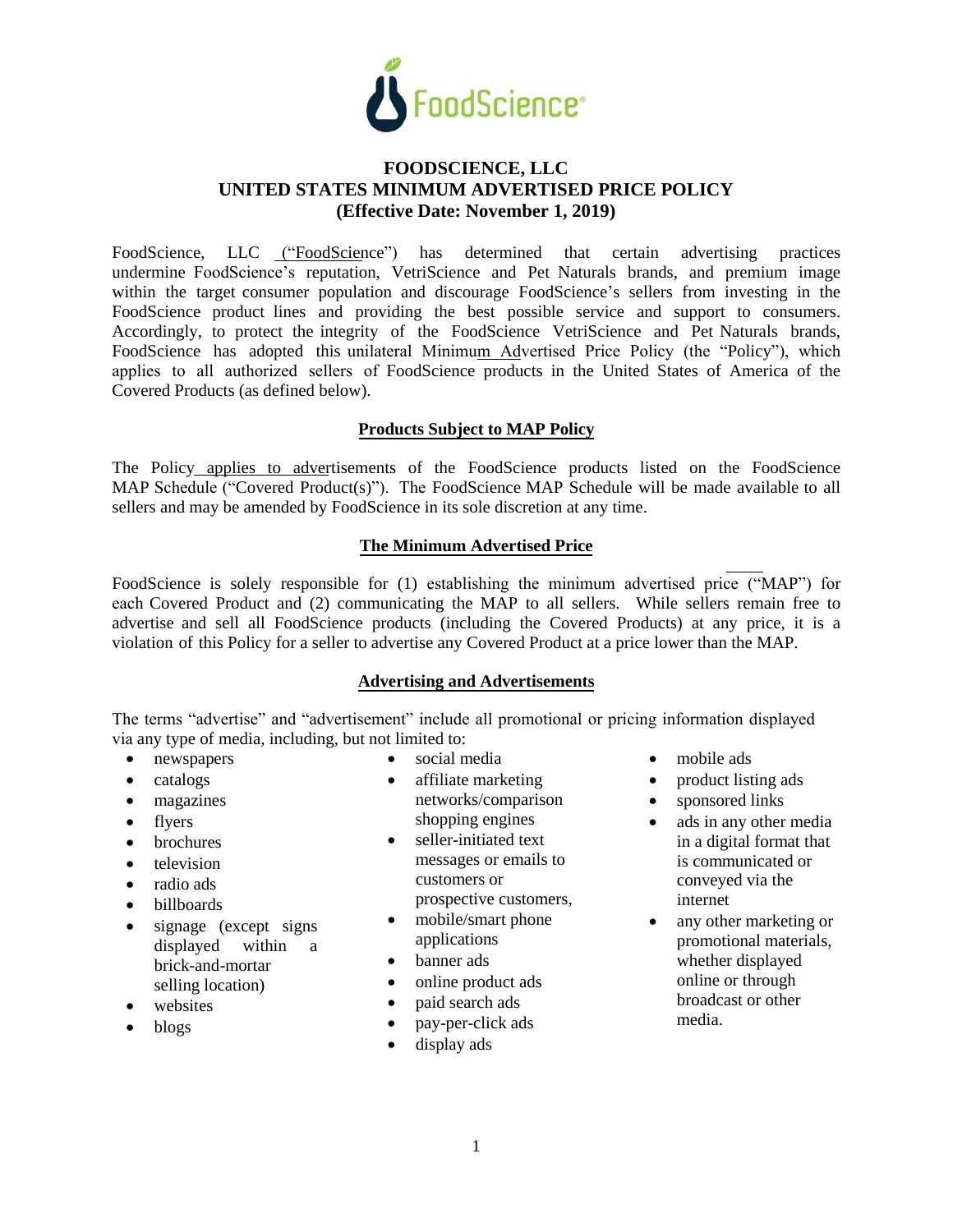

The terms "advertise" and "advertisement" do not include:

- signage displayed within a brick-and-mortar selling location;
- a free or reduced-price shipping advertisement (as long as such offer applies to all or almost all other products offered by the seller in the same product category); and
- pricing information displayed at the "final online checkout stage" (which is when the Covered Product is put into a shopping cart that contains the customer's name, shipping address, email address, and payment information) of a transaction.

## **What Constitutes a Policy Violation**

Advertisements that violate this Policy include but are not limited to:

- Offering coupons, discounts, seller rebates, or other inducements that, when applied, result in a price lower than the MAP, including through use of a storewide sale, promotional code, or other similar provision that can be applied to Covered Products.
- Bundling Covered Products with other products or services (whether made by or provided by FoodScience or another entity) in a manner that implies below-MAP pricing for the bundled Covered Product.
- Strikeouts or strikethroughs of pricing information, "see price in cart," or other statements that suggest that a lower price for a Covered Product may be found at the final online checkout stage.
- Permitting any third party to alter the advertised price for any Covered Product.

*Direct or indirect attempts to circumvent this Policy also violate this Policy.* 

It is not a violation to advertise:

- That a customer may "call for price," "text for price," or "email for price" as long as no price is listed and no automated call, text message, or "bounce-back" email is used in response.
- Free or reduced-price shipping, as long as such offer applies to all or almost all other products offered by a seller in the same product category.

Please note that pricing information in the "shopping cart" or "checkout" stages must be obscured technically so that it is not retrievable by shopping and pricing engines and not displayed on search page results within the seller's own website.

### **MAP Holidays and Promotions**

FoodScience may announce MAP holidays or promotions that are applicable to all sellers, during which periods a seller that advertises a Covered Product in accordance with the terms of the authorized promotion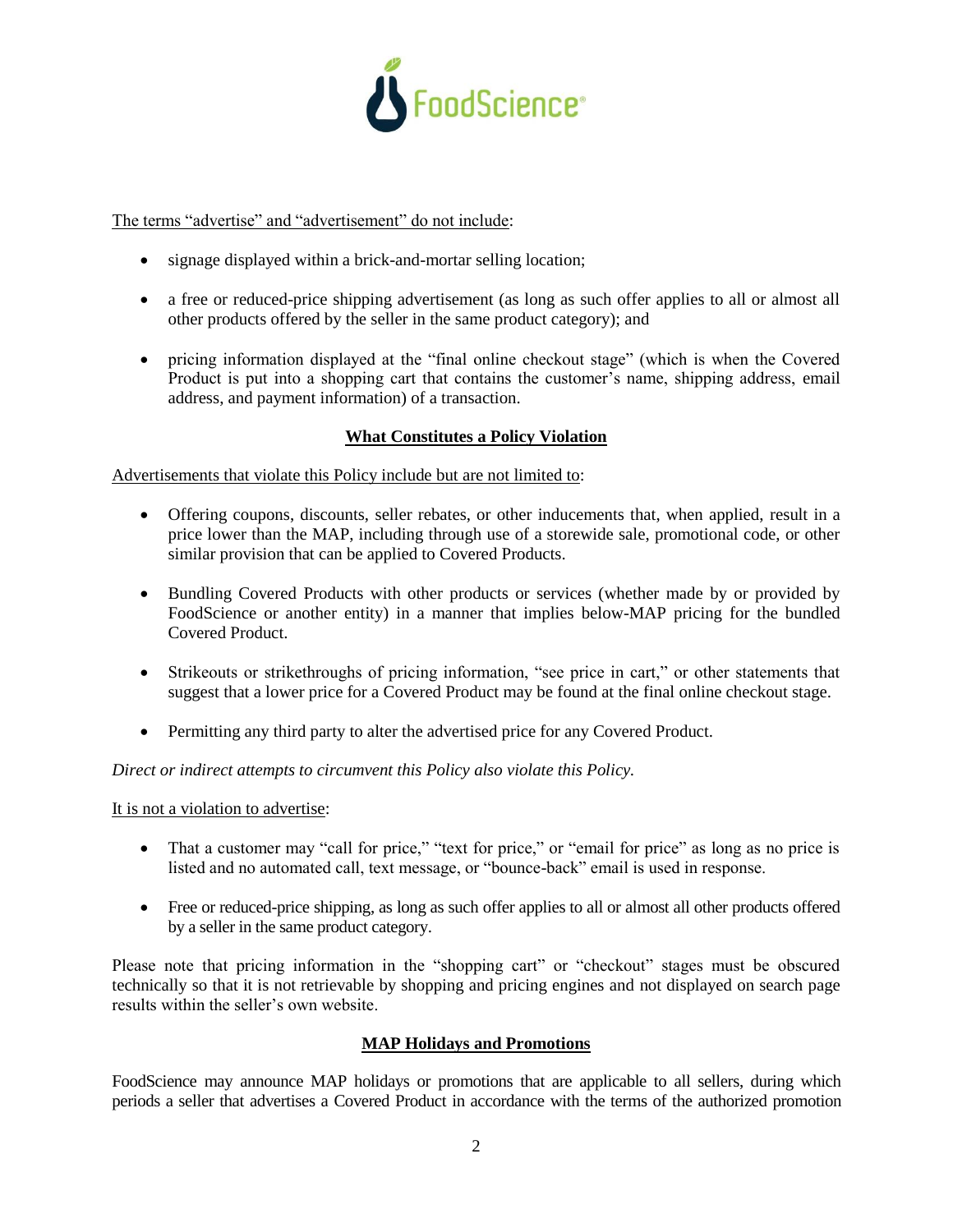will not be deemed to have violated the Policy. FoodScience will notify all sellers of any such authorized promotions, generally not fewer than 30 days in advance.

### **This Policy Is Not an Agreement and Is Non-Negotiable**

**This Policy does not constitute an agreement between FoodScience and any other entity.** FoodScience does not solicit and will not accept any assurance of compliance with this Policy from any seller or other party. Each seller must independently choose whether to comply with the terms of this Policy**. This Policy is not negotiable and will not be altered for any individual seller.**

# **Non-Compliance**

FoodScience will take the following actions against any seller that fails to comply with this Policy:

- i. **First Violation:** FoodScience will notify the seller in writing of such failure.
- ii. **Second Violation:** FoodScience will notify the seller in writing of such failure and will immediately place the seller's account on shipping hold for thirty (30) days for the Covered Products at issue. FoodScience will revoke its acceptance of any pending orders of Covered Product at issue, cancel any pending shipments of Covered Product at issue, and not accept any new orders of Covered Product at issue from the seller during this 30-day period.
- iii. **Third Violation:** FoodScience will notify the seller in writing of such failure and will immediately place the seller's account on shipping hold for one hundred and twenty (120) days for the Covered Products at issue. FoodScience will revoke its acceptance of any pending order of each Covered Product at issue, cancel any pending shipments of Covered Product at issue, and not accept any new order of Covered Product at issue from the seller during this 120-day period.
- **iv.** Fourth Violation: FoodScience will revoke its acceptance of any pending orders of the Covered Product at issue and cancel any pending shipments of the Covered Products at issue. FoodScience will revoke the seller's ability to purchase the Covered Product at issue.

Although FoodScience is not directing any seller to require that its customers comply with this Policy, a violation of this Policy by any such third party will constitute a violation by the seller. The Policy will be enforced by FoodScience in its sole discretion and without notice. Sellers have no right to enforce the Policy.

### **Policy Administration**

FoodScience may update, revise, suspend, terminate, reinstitute, or modify this Policy at any time in its sole discretion. FoodScience shall make any such modifications available to all authorized sellers. If FoodScience changes the MAP on any Covered Product, it will provide at least 30 days' notice to sellers before such change takes effect. FoodScience reserves its right to discontinue selling any Covered Product in its sole discretion, at any time, with or without notice.

No FoodScience employee or agent, including a seller's sales representative, is authorized to modify, interpret, or grant exceptions to this Policy; solicit or obtain the agreement of any person to this Policy; or otherwise discuss any aspect of this Policy with any seller, including that seller's or any other seller's compliance with the terms of the Policy. Any questions about this Policy should be submitted in writing